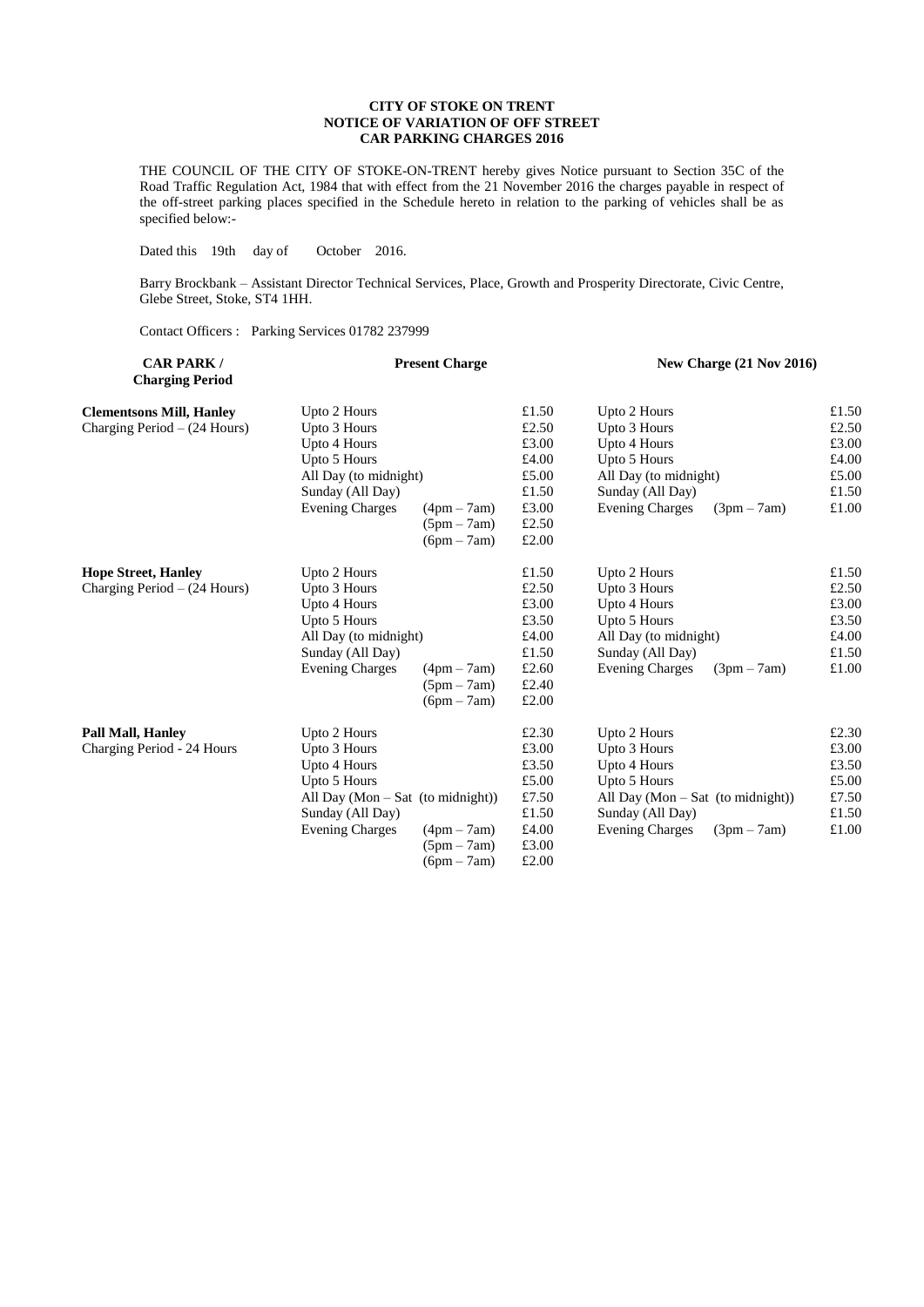| <b>CAR PARK /</b><br><b>Charging Period</b>                                              | <b>Present Charge</b>                                                                                                                                                                                    |                                                                               | New Charge (21 Nov 2016)                                                                                                                                                 |                                                             |  |
|------------------------------------------------------------------------------------------|----------------------------------------------------------------------------------------------------------------------------------------------------------------------------------------------------------|-------------------------------------------------------------------------------|--------------------------------------------------------------------------------------------------------------------------------------------------------------------------|-------------------------------------------------------------|--|
| <b>Upper Huntbach Street, Hanley</b><br>Charging Period - (24 Hours)                     | Upto 2 Hours<br>Upto 3 Hours<br>Upto 4 Hours<br>Upto 5 Hours<br>All Day<br>Sunday (All Day)<br><b>Evening Charges</b><br>$(4pm - 7am)$<br>$(5pm - 7am)$<br>$(6pm - 7am)$                                 | £1.50<br>£3.00<br>£3.50<br>£4.00<br>£5.00<br>£1.50<br>£2.00<br>£1.50<br>£1.00 | Upto 2 Hours<br>Upto 3 Hours<br>Upto 4 Hours<br>Upto 5 Hours<br>All Day<br>Sunday (All Day)<br><b>Evening Charges</b><br>$(3pm - 7am)$                                   | £1.50<br>£3.00<br>£3.50<br>£4.00<br>£5.00<br>£1.50<br>£1.00 |  |
| <b>Meigh Street, Hanley</b><br>Charging Period - (24 Hours)                              | Upto 2 Hours<br>Upto 3 Hours<br>Upto 4 Hours<br>All Day (to midnight)<br>All Day (24 Hours)<br>Sunday (All Day)<br><b>Evening Charges</b><br>$(4pm - 7am)$<br>$(5pm - 7am)$<br>$(6pm - 7am)$             | £2.30<br>£3.50<br>£4.00<br>£7.50<br>£8.50<br>£1.50<br>£3.50<br>£3.00<br>£2.00 | Upto 2 Hours<br>Upto 3 Hours<br>Upto 4 Hours<br>All Day (to midnight)<br>All Day (24 Hours)<br>Sunday (All Day)<br><b>Evening Charges</b><br>$(3pm - 7am)$               | £2.30<br>£3.50<br>£4.00<br>£7.50<br>£8.50<br>£1.50<br>£1.00 |  |
| <b>Lower Huntbach Street, Hanley</b><br>Charging Period $-$ (24 Hours)                   | Upto 2 Hours<br>Upto 3 Hours<br>Upto 4 Hours<br>All Day (to midnight)<br>All Day (24 Hours)<br>Sunday (All Day)<br><b>Evening Charges</b><br>$(4pm - 7am)$<br>$(5pm - 7am)$<br>$(6pm - 7am)$             | £2.20<br>£3.20<br>£4.00<br>£7.50<br>£8.50<br>£1.50<br>£3.00<br>£2.50<br>£2.00 | Upto 2 Hours<br>Upto 3 Hours<br>Upto 4 Hours<br>All Day (to midnight)<br>All Day (24 Hours)<br>Sunday (All Day)<br><b>Evening Charges</b><br>$(3pm - 7am)$               | £2.20<br>£3.20<br>£4.00<br>£7.50<br>£8.50<br>£1.50<br>£1.00 |  |
| <b>Broad Street, Hanley</b><br><b>Hinde Street, Hanley</b><br>Charging Period - 24 Hours | Upto 2 Hours<br>All Day (Mon - Sat (to midnight))<br>Sunday (All Day)<br>Park & Ride (All Day)<br><b>Evening Charges</b><br>$(4pm - 7am)$<br>$(5pm - 7am)$<br>$(6pm - 7am)$                              | £1.50<br>£3.00<br>$\pounds1.50$<br>£3.20<br>£2.60<br>£2.40<br>£2.00           | Upto 2 Hours<br>All Day (Mon - Sat (to midnight))<br>Sunday (All Day)<br><b>Evening Charges</b><br>$(3pm - 7am)$                                                         | £1.50<br>£3.00<br>£1.50<br>£1.00                            |  |
| <b>Birch Terrace, Hanley</b><br>Charging Period - 24 Hours                               | Upto 2 Hours<br>Upto 3 Hours<br>Upto 4 Hours<br>All Day (Mon - Sat (to midnight))<br>All Day (24 Hours)<br>Sunday (All Day)<br><b>Evening Charges</b><br>$(4pm - 7am)$<br>$(5pm - 7am)$<br>$(6pm - 7am)$ | £2.50<br>£3.50<br>£4.50<br>£7.50<br>£8.50<br>£1.50<br>£4.00<br>£3.00<br>£2.00 | Upto 2 Hours<br>Upto 3 Hours<br>Upto 4 Hours<br>All Day (Mon $-$ Sat (to midnight))<br>All Day (24 Hours)<br>Sunday (All Day)<br><b>Evening Charges</b><br>$(3pm - 7am)$ | £2.50<br>£3.50<br>£4.50<br>£7.50<br>£8.50<br>£1.50<br>£1.00 |  |
| <b>St Ann Street, Hanley</b>                                                             | Upto 1 Hour<br>Upto 2 Hours<br>All Day $(Mon-Sat$ (to midnight))<br>Sunday (all Day)                                                                                                                     | £1.00<br>£1.50<br>£3.00<br>£1.00                                              | Upto 1 Hour<br>Upto 2 Hours<br>All Day $(Mon-Sat$ (to midnight))<br>Sunday (all Day)                                                                                     | £1.00<br>£1.50<br>£3.00<br>£1.00                            |  |
| <b>City Road, Fenton</b><br>(Monday to Saturday - 24 Hours)                              | Upto 15 mins<br>Upto 30 mins<br>Upto 1 Hour<br>Upto 2 Hours<br>All Day (Mon - Sat (to midnight))<br><b>Evening Charges</b><br>$(4pm - 7am)$<br>$(5pm - 7am)$<br>$(6pm - 7am)$                            | 20p<br>40p<br>70 <sub>p</sub><br>£1.20<br>£2.50<br>£2.20<br>£1.60<br>£1.00    | Upto 15 mins<br>Upto 30 mins<br>Upto 1 Hour<br>Upto 2 Hours<br>All Day $(Mon-Sat$ (to midnight))<br><b>Evening Charges</b><br>$(3pm - 7am)$                              | 20p<br>40p<br>70 <sub>p</sub><br>£1.20<br>£2.50<br>£1.00    |  |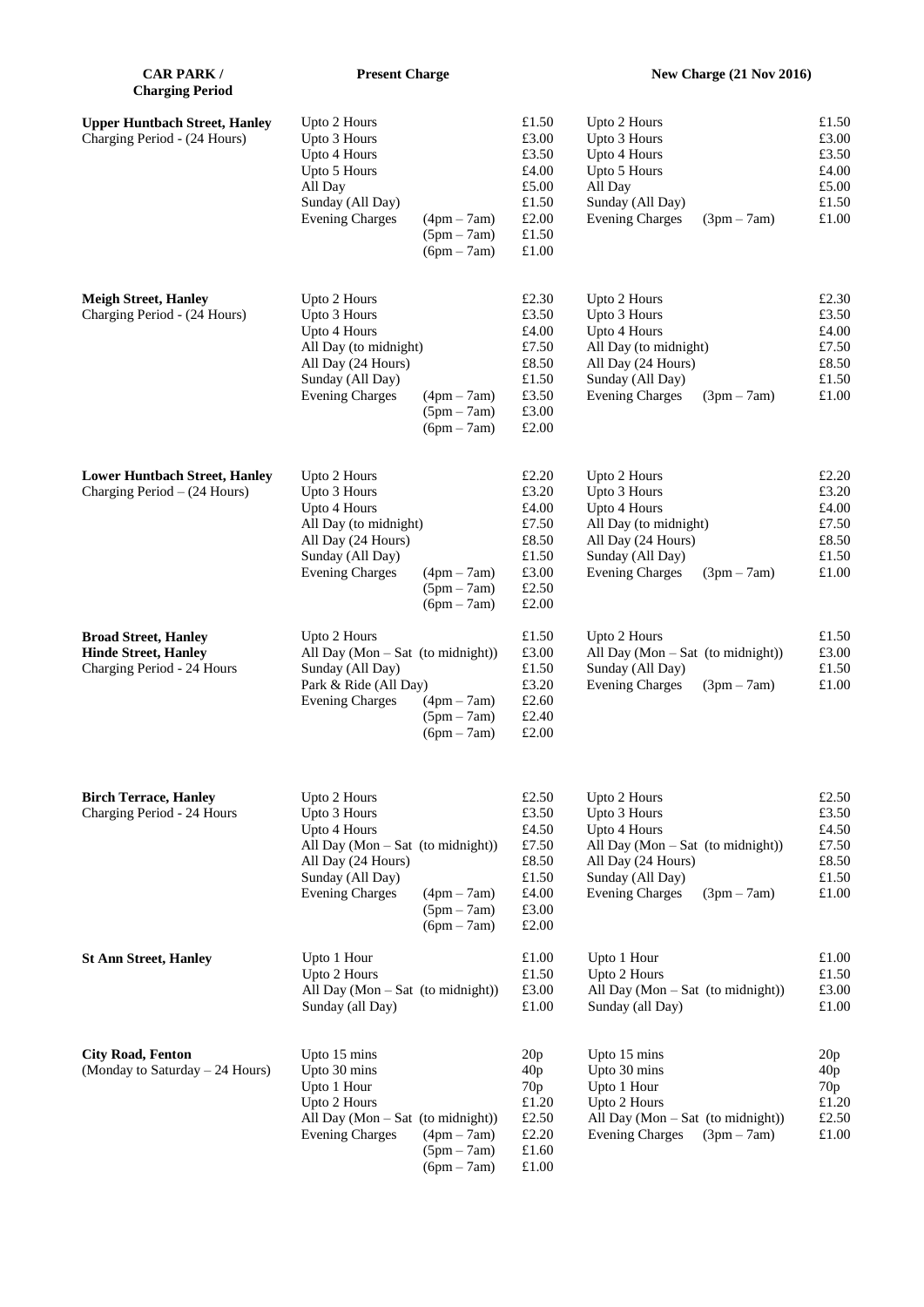| <b>CAR PARK /</b><br><b>Charging Period</b>                                                                         | <b>Current Charge</b>                                                                                       |                                                 |                                                                     | <b>New Charge (21 Nov 2016)</b>                                                                             |               |                                                   |
|---------------------------------------------------------------------------------------------------------------------|-------------------------------------------------------------------------------------------------------------|-------------------------------------------------|---------------------------------------------------------------------|-------------------------------------------------------------------------------------------------------------|---------------|---------------------------------------------------|
| <b>Chancery Lane, Longton</b><br>(Monday to Saturday - 24 Hours)                                                    | Upto 2 Hours<br>Upto 3 Hours<br>Upto 4 Hours<br>All Day (Mon - Sat (to midnight))<br><b>Evening Charges</b> | $(4pm - 7am)$<br>$(5pm - 7am)$<br>$(6pm - 7am)$ | £1.50<br>£2.50<br>£3.50<br>£4.00<br>£3.00<br>£2.00<br>£1.00         | Upto 2 Hours<br>Upto 3 Hours<br>Upto 4 Hours<br>All Day $(Mon-Sat$ (to midnight))<br><b>Evening Charges</b> | $(3pm-7am)$   | $\pounds1.50$<br>£2.50<br>£3.50<br>£4.00<br>£1.00 |
| <b>Commerce Street, Longton</b><br>(Monday to Saturday – 24 Hours)                                                  | Upto 2 Hours<br>All Day $(Mon - Sat$ (to midnight))<br><b>Evening Charges</b>                               | $(4pm - 7am)$<br>$(5pm - 7am)$<br>$(6pm - 7am)$ | £1.20<br>£3.00<br>£2.60<br>£1.80<br>£1.00                           | Upto 2 Hours<br>All Day (Mon $-$ Sat (to midnight))<br><b>Evening Charges</b>                               | $(3pm-7am)$   | £1.20<br>£3.00<br>£1.00                           |
| <b>Longton Exchange, Longton</b><br>(Mon to $Sat - 24$ Hours)                                                       | Upto 2 Hours<br>Upto 3 Hours<br>Upto 4 Hours<br><b>Evening Charges</b>                                      | $(4pm - 7am)$<br>$(5pm - 7am)$<br>$(6pm - 7am)$ | £1.50<br>£2.50<br>£3.50<br>£3.00<br>£2.00<br>£1.00                  | Upto 2 Hours<br>Upto 3 Hours<br>Upto 4 Hours<br><b>Evening Charges</b>                                      | $(3pm - 7am)$ | $\pounds1.50$<br>£2.50<br>£3.50<br>£1.00          |
| <b>Weston Road, Meir</b><br>Mon to Sat (24 Hours)                                                                   | Upto 30 mins<br>Upto 1 Hour<br>Upto 2 Hours<br>All Day<br><b>Evening Charge</b>                             | $(4pm - 7am)$<br>$(5pm - 7am)$<br>$(6pm - 7am)$ | 50p<br>80 <sub>p</sub><br>£1.50<br>£3.00<br>£2.20<br>£1.60<br>£1.00 | Upto 30 mins<br>Upto 1 Hour<br>Upto 2 Hours<br>All Day<br><b>Evening Charge</b>                             | $(3pm-7am)$   | 50p<br>80p<br>£1.50<br>£3.00<br>£1.00             |
| <b>Aquinas Street, Stoke</b><br><b>Elenora Street, Stoke</b><br><b>Spark Street, Stoke</b><br>Mon to Sat (24 Hours) | Upto 2 Hours<br>Upto 3 Hours<br>All Day (Mon - Sat (to midnight))<br><b>Evening Charges</b>                 | $(4pm - 7am)$<br>$(5pm - 7am)$<br>$(6pm - 7am)$ | £1.50<br>£2.50<br>£3.50<br>£2.60<br>£1.80<br>£1.00                  | Upto 2 Hours<br>Upto 3 Hours<br>All Day $(Mon-Sat$ (to midnight))<br><b>Evening Charges</b>                 | $(3pm-7am)$   | £1.50<br>£2.50<br>£3.50<br>£1.00                  |
| <b>Hide Street, Stoke</b><br>Mon to Sat (24 Hours)                                                                  | Upto 2 Hours<br>Upto 3 Hours<br>All Day $(Mon-Sat$ (to midnight))<br>Evening Charges $(4pm - 7am)$          | $(5pm - 7am)$<br>$(6pm - 7am)$                  | £1.50<br>£2.50<br>£3.00                                             | Upto 2 Hours<br>Upto 3 Hours<br>All Day $(Mon-Sat$ (to midnight))<br>Evening Charges $(3pm - 7am)$          |               | $\pounds1.50$<br>£2.50<br>£3.00<br>$\pounds1.00$  |
| <b>Copeland Street, Stoke</b><br>Vale Street, Stoke<br>Mon to Sat (24 Hours)                                        | All Day<br><b>Evening Charge</b>                                                                            | $(6pm - 7am)$                                   | £3.50<br>£1.00                                                      | All Day<br><b>Evening Charge</b>                                                                            | $(3pm - 7am)$ | £3.50<br>£1.00                                    |
| <b>Kingsway, Stoke</b><br>Mon to Sat (24 Hours)                                                                     | Upto 2 Hours<br>Upto 3 Hours<br>All Day (Mon - Sat (to midnight))<br><b>Evening Charges</b>                 | $(4pm - 7am)$<br>$(5pm - 7am)$<br>$(6pm - 7am)$ | £1.50<br>£2.50<br>£4.00<br>£2.60<br>£1.80<br>£1.00                  | Upto 2 Hours<br>Upto 3 Hours<br>Upto 4 Hours<br><b>Evening Charges</b>                                      | $(3pm - 7am)$ | £1.50<br>£2.50<br>£4.00<br>£1.00                  |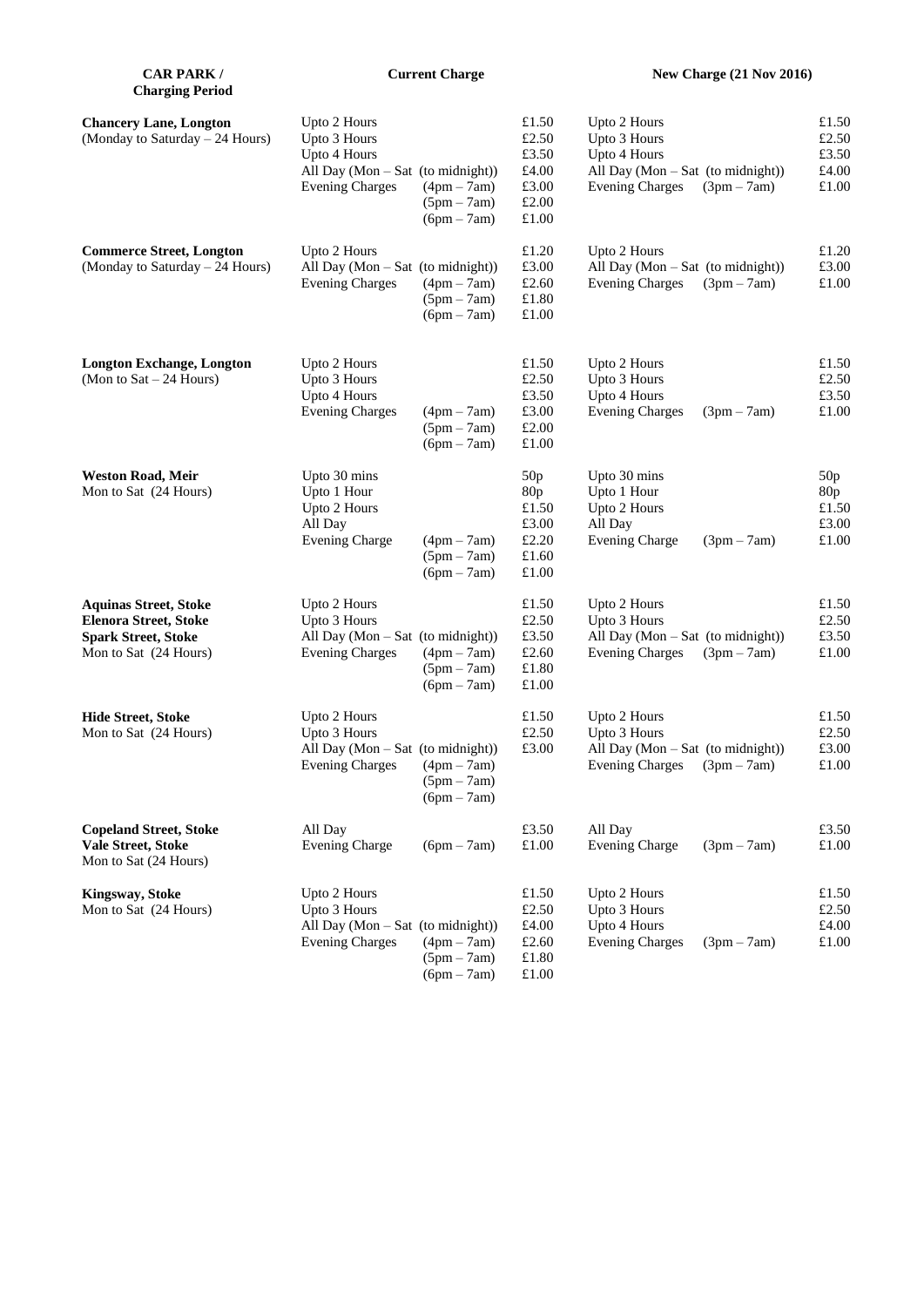| <b>CAR PARK /</b><br><b>Charging Period</b>                                        | <b>Present Charge</b>                                                                                                                                                           |                                                                            | <b>New Charge (21 Nov 2016)</b>                                                                                                             |                                                |  |
|------------------------------------------------------------------------------------|---------------------------------------------------------------------------------------------------------------------------------------------------------------------------------|----------------------------------------------------------------------------|---------------------------------------------------------------------------------------------------------------------------------------------|------------------------------------------------|--|
| <b>South Wolfe Street, Stoke</b><br>Mon to Sat (24 Hours)<br>(max. stay 2 hours)   | Upto 2 Hours<br><b>Evening Charges</b><br>$(4pm - 7am)$<br>$(5pm - 7am)$<br>$(6pm - 7am)$                                                                                       | £1.50<br>£2.60<br>£1.80<br>£1.00                                           | Upto 30 mins<br>Upto 1 Hour<br>Upto 2 Hours<br><b>Evening Charges</b><br>$(3pm - 7am)$                                                      | 60p<br>£1.00<br>£1.50<br>£1.00                 |  |
| <b>Butterfield Place, Tunstall</b><br>Mon to Sat (24 Hours)<br>(max. stay 2 hours) | Upto 2 Hours<br><b>Evening Charges</b><br>$(4pm - 7am)$<br>$(5pm - 7am)$<br>$(6pm - 7am)$                                                                                       | £1.50<br>£2.60<br>£1.80<br>$\pounds1.00$                                   | Upto 30 mins<br>Upto 1 Hour<br>Upto 2 Hours<br><b>Evening Charges</b><br>$(3pm-7am)$                                                        | 70p<br>£1.00<br>£1.50<br>£1.00                 |  |
| <b>Farndale Street, Tunstall</b><br>Mon to Sat (24 Hours)                          | Upto 2 Hours<br>Upto 3 Hours<br>All Day (Mon - Sat (to midnight))<br><b>Evening Charges</b><br>$(4pm - 7am)$<br>$(5pm - 7am)$<br>$(6pm - 7am)$                                  | £1.50<br>£2.50<br>£3.50<br>£2.60<br>$\pounds1.80$<br>£1.00                 | Upto 2 Hours<br>Upto 3 Hours<br>All Day (Mon - Sat (to midnight))<br><b>Evening Charges</b><br>$(3pm - 7am)$                                | £1.50<br>£2.50<br>£3.50<br>£1.00               |  |
| <b>Woodland Street, Tunstall</b><br>Mon to Sat (24 Hours)                          | Upto 2 Hours<br>Upto 3 Hours<br>All Day (Mon - Sat (to midnight))<br><b>Evening Charges</b><br>$(4pm - 7am)$<br>$(5pm - 7am)$<br>$(6pm - 7am)$                                  | £1.50<br>$\pounds2.00$<br>£3.00<br>$\pounds2.60$<br>$\pounds1.80$<br>£1.00 | Upto 2 Hours<br>Upto 3 Hours<br>All Day (Mon - Sat (to midnight))<br><b>Evening Charges</b><br>$(3pm-7am)$                                  | £1.50<br>£2.50<br>£3.50<br>£1.00               |  |
| <b>Hunt Street, Tunstall</b><br>Mon to Sat (24 Hours)                              | Upto 15 mins<br>Upto 30 mins<br>Upto 1 Hour<br>Upto 2 Hours<br>All Day $(Mon - Sat$ (to midnight))<br><b>Evening Charges</b><br>$(4pm - 7am)$<br>$(5pm - 7am)$<br>$(6pm - 7am)$ | 40p<br>60p<br>£1.00<br>£1.50<br>£3.00<br>$\pounds2.60$<br>£1.80<br>£1.00   | Upto 15 mins<br>Upto 30 mins<br>Upto 1 Hour<br>Upto 2 Hours<br>All Day $(Mon-Sat$ (to midnight))<br><b>Evening Charges</b><br>$(3pm - 7am)$ | 40p<br>60p<br>£1.00<br>£1.50<br>£3.00<br>£1.00 |  |
| <b>Chapel Lane, Burslem</b><br>Mon to Sat (24 Hours)                               | Upto 2 Hours<br>Upto 3 Hours<br>All Day (Mon - Sat (to midnight))<br><b>Evening Charges</b><br>$(4pm - 7am)$<br>$(5pm - 7am)$<br>$(6pm - 7am)$                                  | £1.40<br>$\pounds2.60$<br>£4.00<br>$\pounds2.60$<br>£1.80<br>£1.00         | Upto 2 Hours<br>Upto 3 Hours<br>All Day (Mon - Sat (to midnight))<br><b>Evening Charges</b><br>$(3pm-7am)$                                  | £1.40<br>£2.60<br>£4.00<br>£1.00               |  |
| <b>Navigation Road, Burslem</b><br>Mon to Sat (24 Hours)                           | Upto 2 Hours<br>Upto 3 Hours<br>All Day (Mon - Sat (to midnight))<br><b>Evening Charges</b><br>$(4pm - 7am)$<br>$(5pm - 7am)$<br>$(6pm - 7am)$                                  | £1.20<br>£2.00<br>£2.50<br>£2.60<br>£1.80<br>£1.00                         | Upto 2 Hours<br>Upto 3 Hours<br>All Day (Mon - Sat (to midnight))<br><b>Evening Charges</b><br>$(3pm - 7am)$                                | £1.20<br>£2.00<br>£2.50<br>£1.00               |  |